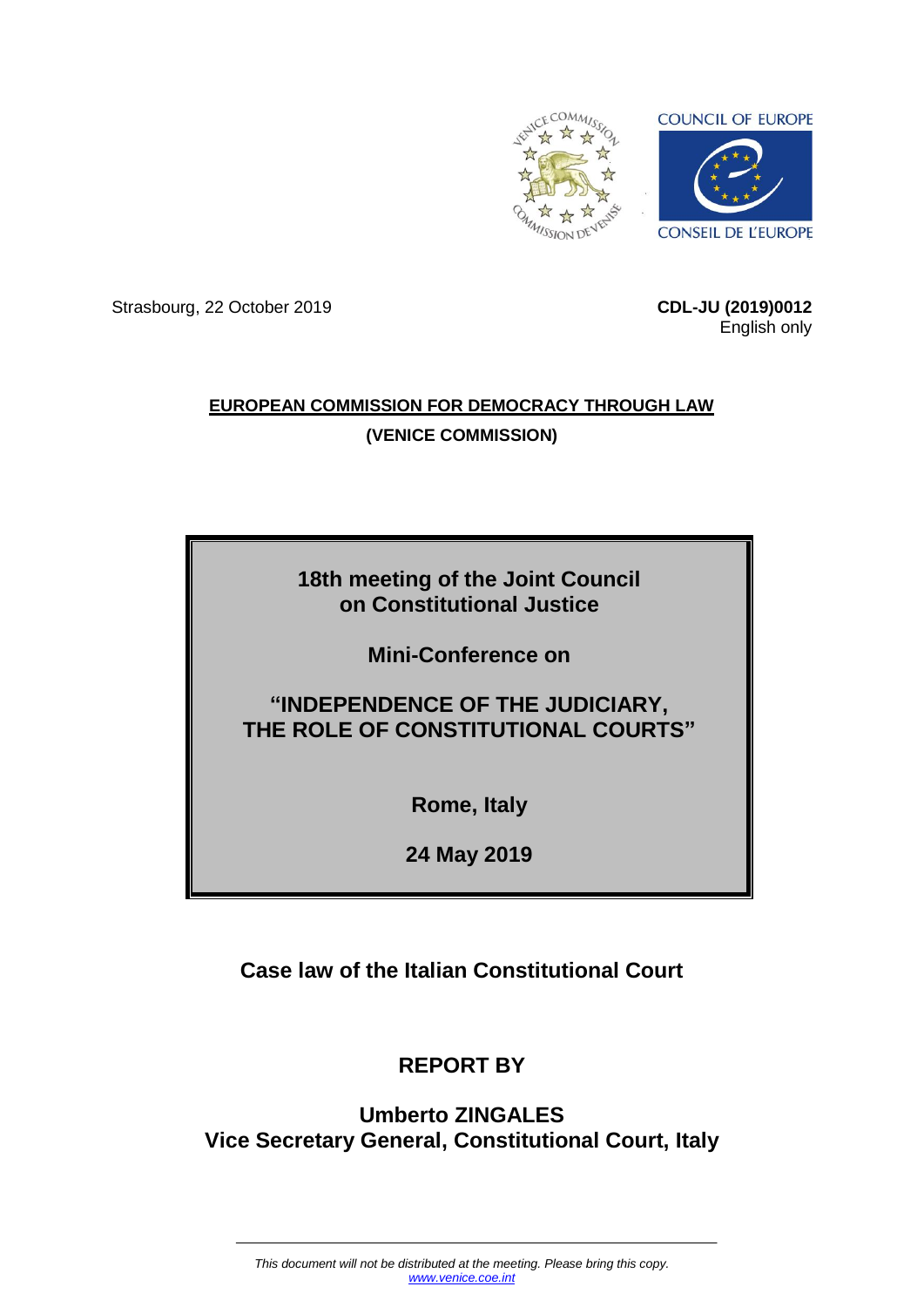To begin with, just two words about the meaning of the *Independence of the Judiciary*.

First of all, we can conceive of to the principle of independence regarding the judiciary as a whole.

In this sense, the Independence of the Judiciary is a guarantee of the autonomy of judges, and of the judicial system as well: a protection against interferences from other branches of Government. That is, independence from the Legislative and the Executive.

This is independence from undue and external pressure.

And we heard yesterday from Vice President Marta Cartabia the teachings of Montesquieu, that

*«There is no liberty, if the judiciary power be not separated from the legislative and executive»*

(C.L. de Montesquieu, *The Spirit of Laws*).

From a second point of view, we can consider the independence of every single judge, as a deontological way to follow his activity.

In this meaning, we refer in particular to the relations between judges, within the judicial system.

As written by Marta Cartabia

*«After the end of the Fascist regime, the main concern was to protect the Judiciary from any undue influence of the political branches […] This independence was the key principle of the constitutional design concerning the Judiciary»* (CARTABIA, *Italian Constitutional Justice in Global Context*, 156).

The Italian Constitution establishes (Art. 104) that:

*«The Judiciary is a branch that is autonomous and independent of all other powers»*

and that

«*Judges are subject only to the law*».

We also know that independence is strictly linked to impartiality. Indeed, some undue influence could

«*undermine the fair and impartial administration of justice*» (CARTABIA e altri, op.cit., 156)

and that

«*The lack of independence can degenerate in the absence of impartiality*» (these are the words that I found in an old decision of the Italian Constitutional Court: Judgment no. 30/1967)

And we remember as well that the principle of impartiality must be considered in the light of due process: we have a rich constitutional jurisprudence on the rules that regulate the causes of incompatibility of the judges, especially in the field of criminal law (Art. 34 c.p.p.: *ex pluribus*, no. 177/1996; no. 183/2013).

A judge, in order to respect due process, must be independent of the Executive and Legislative powers and impartial.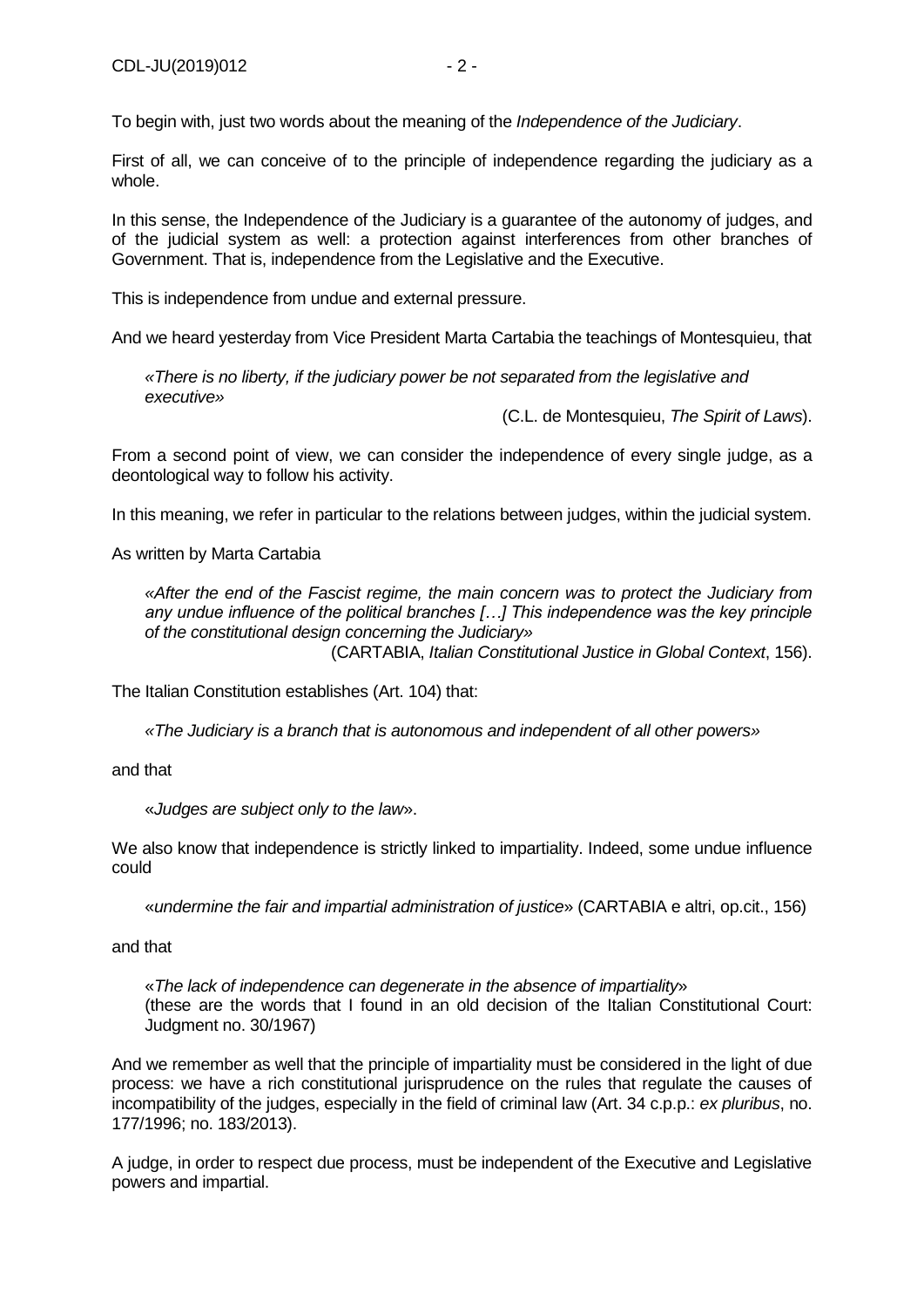Let us see how the Italian Constitutional Court highlights these different aspects I have told you about before:

«*Under the terms of the Constitution (Articles 101(2) and 104(1) of the Constitution), magistrates must be impartial and independent and these values must be protected not only with specific reference to the concrete exercise of their judicial functions, but also as a*  rule of professional conduct to be observed for all conduct in order to prevent the *emergence of any well-founded questions as to their independence and impartiality*» (Corte cost. 224/2009).

I would now like to tell you, in a few words, the role played by the Italian Constitutional Court on this issue, starting from Judgment no. 224/2009.

Before I discuss this Judgment, I should explain that the Constitutional Court, in Italy, is a fully autonomous constitutional body, within a self-regulating structure, separate from the Judiciary, *id est* from the ordinary and administrative courts.

Therefore, in this case (Judgment no. 224/2009) the Italian Constitutional Court considered a provision of law which imposed a disciplinary penalty on a magistrate became a member of in a political party as president of its provincial federation, on the grounds that it violated the equality of political rights and the judge's right of association.

In particular, in the opinion of the Disciplinary Section of the Supreme Council of the Judiciary, which raised the question of constitutionality before the Italian Constitutional Court with reference to several Articles (2, 3, 18, 49 and 98) of the Constitution, the formal and absolute prohibition on magistrates joining political parties, reinforced by a sanction for its violation, went beyond the legal notion of a mere limitation, namely a regulation which reconciles the political right of the individual with the requirement of impartiality of the judge, including the need to appear impartial.

Moreover, for the Supreme Council of the Judiciary the contested provision was in conflict with the constitutional principle of the equality of political rights, starting from the right of association conferred on all citizens (Article 2 of the Constitution).

The Court ruled the question groundless.

First of all, the Italian Constitutional Court clearly affirmed that

«*It must be recognised – and there can be no doubts on this matter – that magistrates must enjoy the same freedoms guaranteed to all other citizens and that they may therefore, obviously, not only share a political idea, but also expressly manifest their own opinions in that regard*».

But after saying that, the Court clarified that

«*it must at the same time be accepted that the functions exercised and the role occupied by magistrates are not indifferent and without effects for the constitutional order*».

This is why in the Constitution we find some specific rules for magistrates, contained in Title IV of Part II (Articles 101 *et seq*): these arrangements, on the one hand, assure a special position, whilst, on the other hand, as a corollary entail the imposition of special duties.

This intends to introduce a weighing of interest between the freedom to associate oneself within a party, protected by Article 49 of the Constitution, and the requirement to guarantee the impartiality of magistrates and also the appearance of independence from the interests of the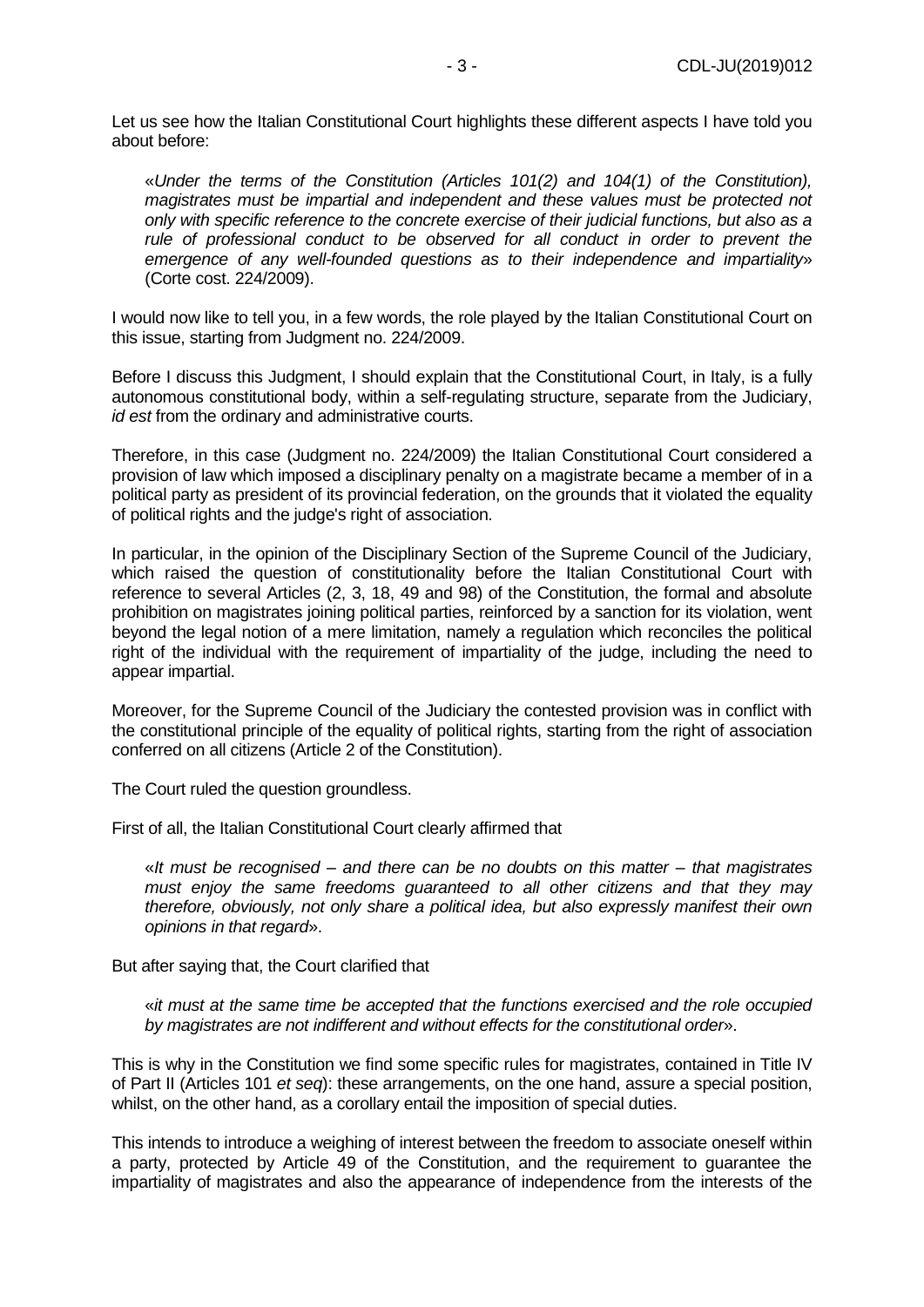parties which contend for power. In this sense, Article 98(3) of the Constitution delegates to ordinary legislation to establish

### «*limits on the right of magistrates to join political parties*»

(as well as for other categories of public officials, such as career soldiers in active service, police officers and agents, diplomatic and consular representatives abroad).

Thus, the Italian Constitution makes it possible to introduce, through ordinary legislation, in order to protect and safeguard the impartiality and independence of the judiciary, a prohibition on joining political parties for magistrates. The purpose of this is, therefore, to reinforce the guarantee that they are subject only to the Constitution and the law and in order to prevent the exercise of their functions from being overshadowed by the fact that they are associated with a party structure, which also entails internal hierarchical constraints.

In the case law we are looking at, the contested provision has implemented the constitutional provision, stipulating that not only the fact of being a member, but also "the systematic and ongoing participation in political parties" amounts to a breach of the disciplinary code: therefore, alongside the formal fact of membership, the systematic alignment with one of the political parties in the struggle for power is of significance and is also precluded for magistrates since, as is the case for membership, it is also liable to affect the independent and impartial exercise of their functions and to compromise their image.

This is the reason why the Court found that

«*there has been no violation of the constitutional principles invoked by the referring court because, under the constitutional architecture, the independence of the judiciary from political parties and their methods is a value of particular significance and seeks to safeguard the independent and impartial exercise of the judge's functions, since the citizen must be reassured as to the fact that the activity of magistrates, whether as judges or public prosecutors, is not guided by the desire to favor one particular political party*».

In other words, according to the opinion of the Court, the requirement for the judiciary to be, and to appear, impartial is sufficiently significant to justify a restriction on the judge's political rights:

«*the introduction of the prohibition is the corollary of a duty of impartiality which applies to the magistrate, extending also to his conduct as an ordinary member of the public, at all times of his working life*».

Nine years after Judgment no. 224/2009, the Italian Constitutional Court has decided on a similar question: Judgment no. 170/2018.

In this case, the Court considered a referral order from the Disciplinary Section of the Supreme Council of the Judiciary, which questioned the constitutionality of a legislative provision making it a disciplinary offence for magistrates (even those not listed among the judicial staff) to enroll in political parties, or participate in their activities in an "ongoing and systematic" way.

The referring court also observed that freedom of political association, which is guaranteed to every citizen under Article 49 of the Constitution, is an expression of the broader freedom of association under Article 18 of the Constitution and, together with the freedoms enshrined in Article 2 of the Constitution, constitutes an essential pillar of the democratic system. Therefore, in balancing it with the need to ensure the independence of the judiciary, it may be limited, but not completely eliminated, in particular in cases where the judge has been placed on leave for election purposes.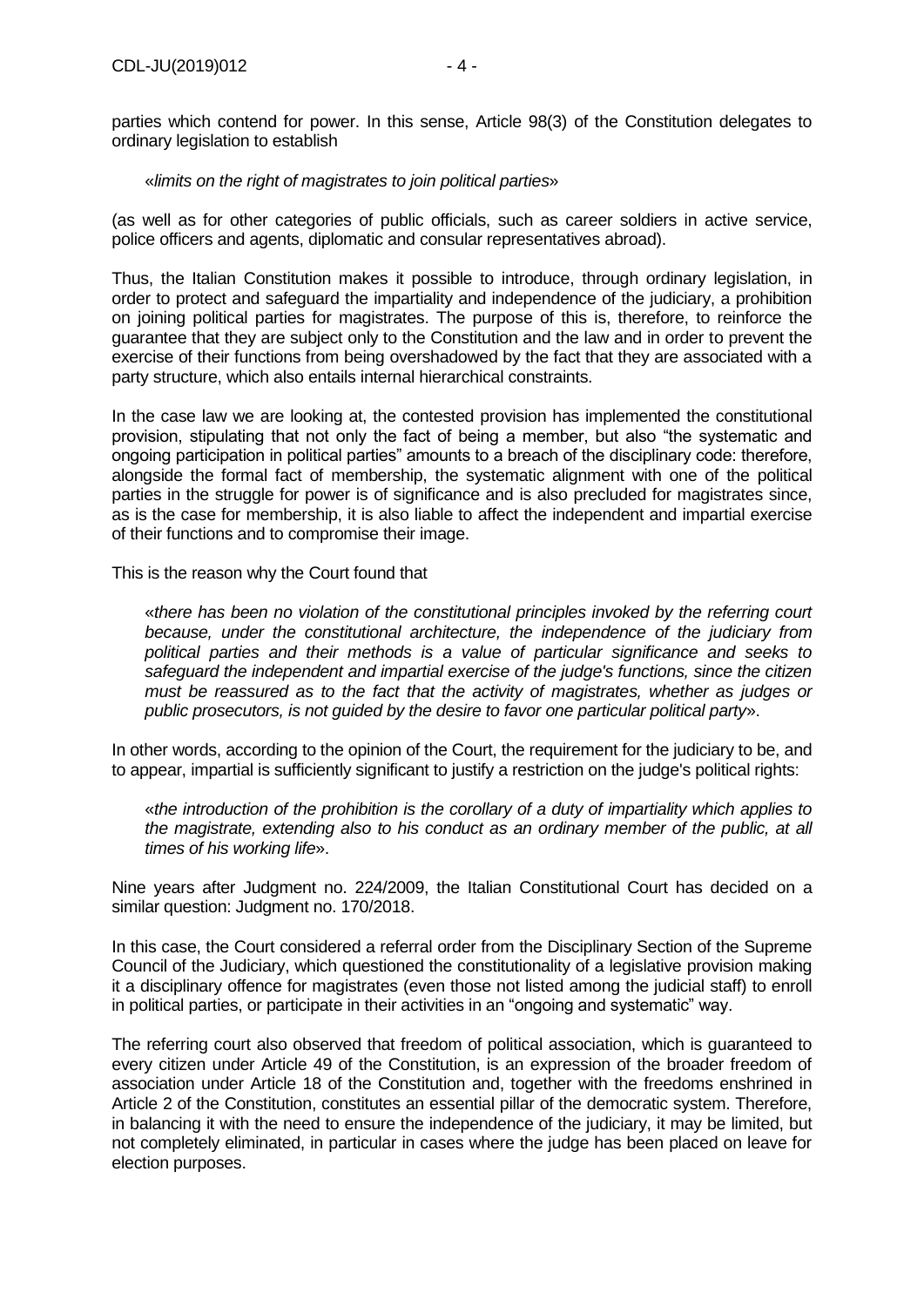Even in this case, the Italian Constitutional Court declared the questions unfounded.

The Court affirmed again, as a general matter, that

«*magistrates must enjoy the same rights and freedoms assured to all other citizens*»

but, at the same time, has specified that

«*the roles and positions taken on by magistrates are neither neutral nor devoid of effects for the constitutional system, in establishing limits to curtail the exercise of these rights*».

For the Court,

«*These limits are justified both by the particular quality and sensitive nature of the judicial*  role, and by the constitutional principles of independence and impartiality that define it *(Articles 101(2), 104(2), and 108(2) of the Constitution*».

Moreover, the Italian Constitutional Court highlights that these constitutional principles

«*are to be protected not only with regard specifically to the exercise of judicial functions,*  but also as the criteria which define the deontological rules to which all publicly relevant *acts must conform, so that citizens have no reason to doubt the independence and impartiality of their magistrates*».

The legislator has weighed the freedom to affiliate with political parties against the need to ensure the independence of magistrates and this should have, for the Court, a precise objective:

«*that of preventing the kind of influence on judicial activity that could result when magistrates form solid ties with a party or participate significantly in its activity. This is the purpose underlying the power to establish limitations, by law, on the right of magistrates to join political parties*».

With this decision, the Italian Court very clearly said that the Constitution

«*demonstrates its disapproval of activities or behavior likely to create stable bonds between magistrates and political actors, which are visible to the public eye, and which, therefore, compromise not only independence and impartiality, but even the appearance of the same. That is, they compromise the substance and the appearance of principles that form the basis of the trust the judiciary must enjoy in a democratic society*».

But how can the weighing of this freedom and ensuring independence be balanced in this sensitive case?

The question brought before the Court was whether the specific disciplinary offence, which punishes enrollment, or systematic and ongoing participation in political parties, also apply to magistrates who, in the exercise of their right to stand for election, remove themselves from the staff lists of the magistracy in order to take a leave of absence "for election purposes."

In its reasoning, the Court said that

«*for magistrates, enrollment or systematic and ongoing participation in the activities of a political party, which is forbidden by the disciplinary offense, is one thing; having access to elected positions and public political office is another, and the law in force allows for this under certain conditions […]. It is not unreasonable […] to draw a distinction between these*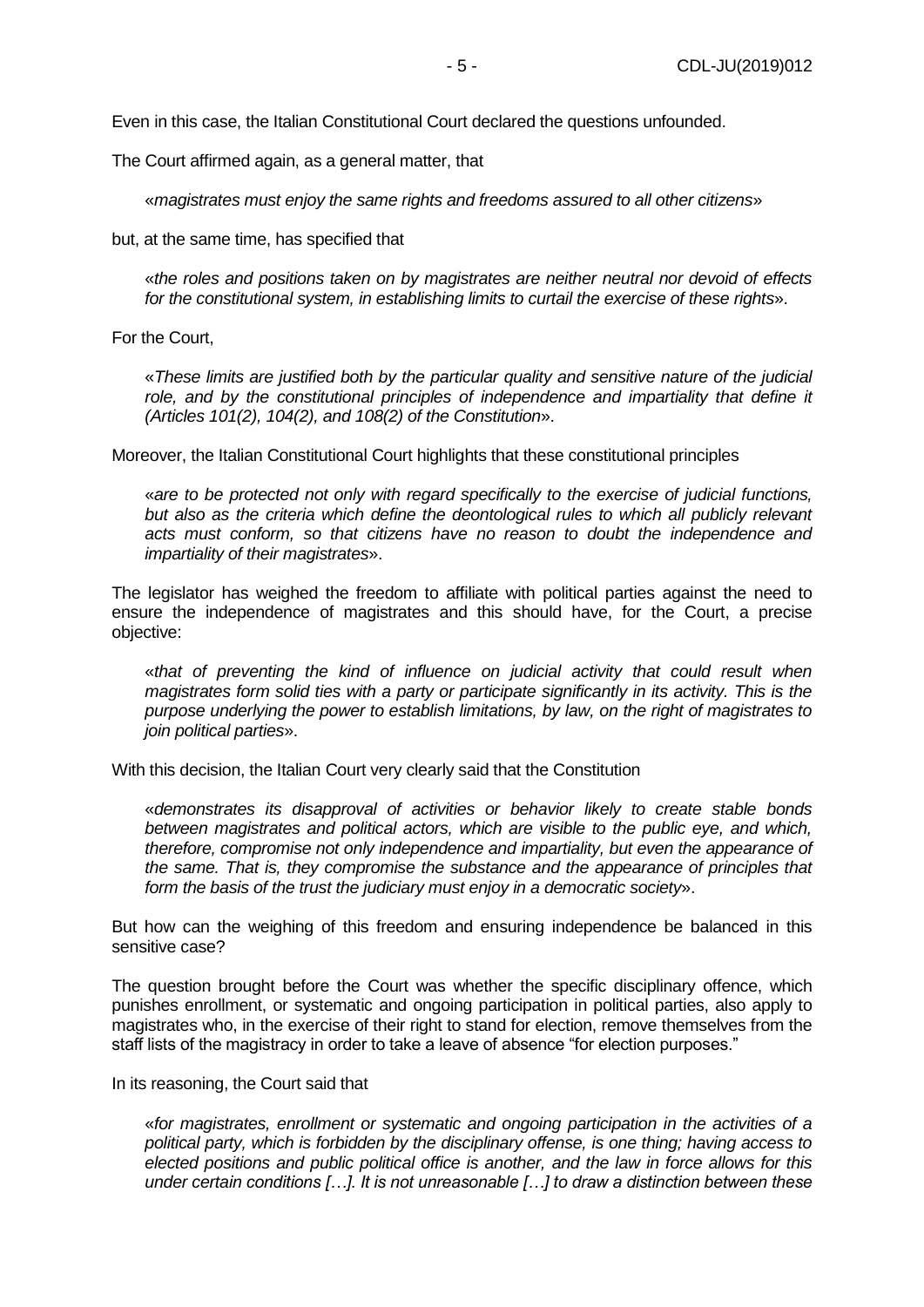*two scenarios, considering the latter to be not only permissible, but the exercise of a fundamental right, while at the same time judging the former to be a disciplinary infraction. Particularly in a regulatory context that allows magistrates to return to their judicial role in the event they lose the election or when their time in office or political assignment is over, the meaning of the principles of independence and impartiality must be preserved, as well as their appearance, as necessary characteristics of the figure of the magistrate, in every aspect of his or her public life. The prohibition in question provides a staunch defense of these principles, and thus must be applied to each and every magistrate, regardless of his or her position*».

In this case, the task of weighing different constitutional interests is particularly difficult.

Indeed, the political representation is, in principle, representation through the political parties, which, under Article 49 of the Constitution, are the associations that allow citizens to contribute to setting national policies following the democratic method, including by means of participation in elections. The Italian Constitutional Court is well aware of this fact and knows that no citizen, not even a citizen-magistrate, runs for office "alone":

«*Therefore, just like running in political, administrative, or European elections, taking on duties in executive bodies at various levels necessarily presupposes a link between the nominee and the political parties*».

I know it may be difficult to understand this decision. Perhaps the Italian Court had to find a compromise among different opinions (we do not have the dissenting opinion). But, I believe that this judgment must be read in his statement of principle, for which in our legal order there is a

«*disapproval of activities or behavior likely to create stable bonds between magistrates and political actors, which are visible to the public eye, and which, therefore, compromise not only independence and impartiality, but even the appearance of the same. That is, they compromise the substance and the appearance of principles that form the basis of the trust the judiciary must enjoy in a democratic society*».

We can find here an implicit reference to the jurisprudence of the European Court of Human Rights:

«*even appearances may be of some importance. What is at stake is the confidence that the courts in a democratic society must inspire in the public*» (ECHR, San Leonard Band Club v. Malta Judgment, 29 July 2004, § 60).

It seems to me that this is the same position as that of the Venice Commission, in the conclusion of the *Report on the Freedom of Expression of Judges* (June 2015). In its final part, the Report affirms that

«*the specificity of the duties and responsibilities which are incumbent to judges and the need to ensure impartiality and independence of the judiciary are considered as legitimate aims in order to impose specific restriction on the freedom of expression, association and assembly of judges including their political activities*» (Report cit., p. 19).

On the merit, declaring the questions of constitutionality of the law unfounded, the Italian Court refers to the prudence of the trial judge, saying at the end that

«*falls to the disciplinary court to determine, through a careful evaluation of the concrete case, whether the conduct of the magistrate taking a leave of absence may legitimately include involvement in party activities, or if this amounts to a disciplinary infraction, therefore incurring appropriate sanctions*».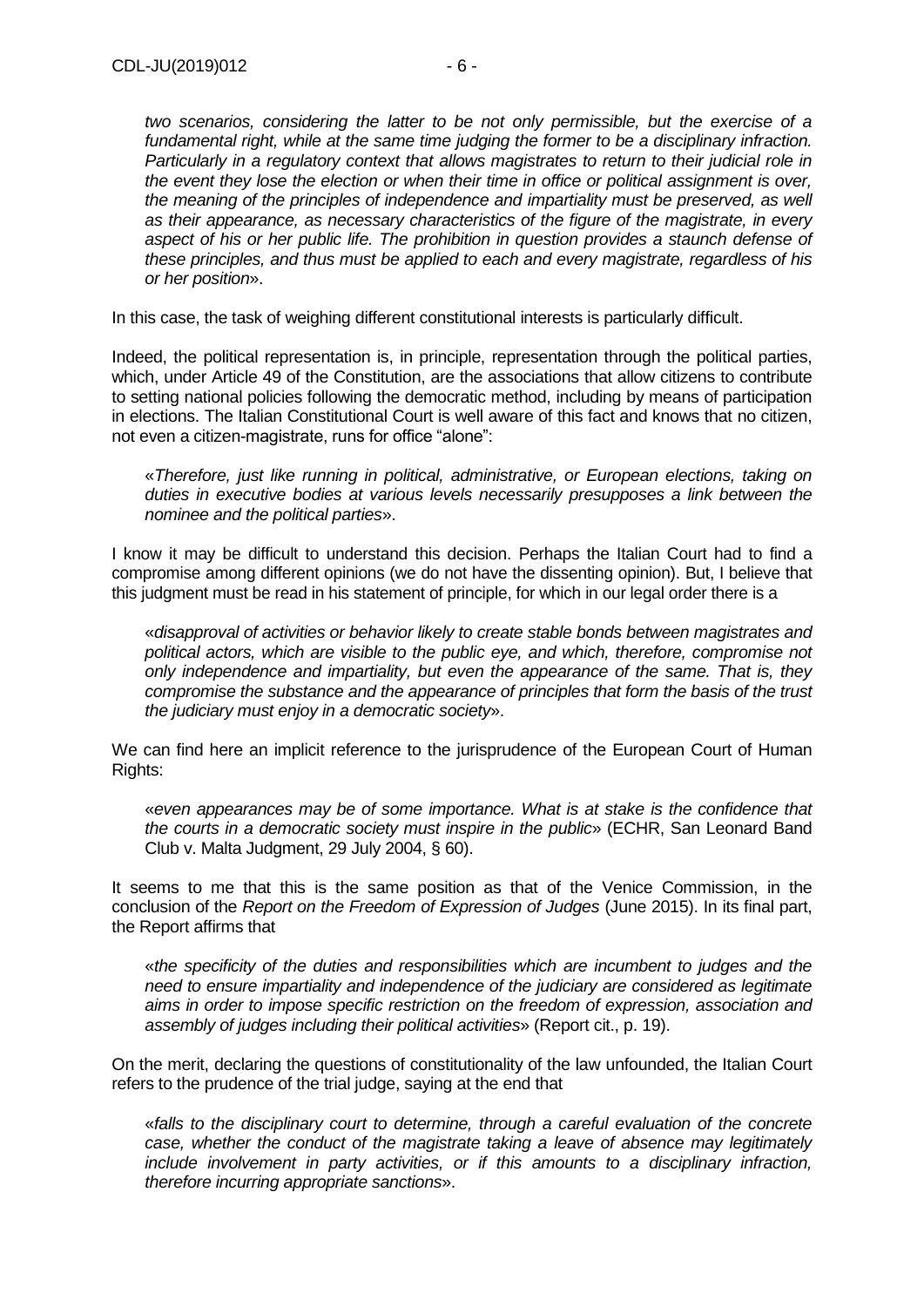Finally, the Court acknowledged that the magistrates' fundamental right under the Constitution to political association and to associate more broadly – isa right that may be limited but not eliminated. But the Court held that the question was unfounded, holding that the legislature had carried out a reasonable weighing of the fundamental rights of magistrates against the important value of ensuring the independence and impartiality (and even the appearance thereof) of the magistracy. The Court saw no unreasonable inconsistency between the legislator's choice to make enrollment in political parties, and systematic and ongoing participation in their activities, punishable offences, while simultaneously permitting magistrates to stand for election and accept political appointments, since enrollment and consistent participation in the activities of a party may be legitimate indicators of an alliance with a given party sufficient to raise doubts as to the impartiality of a magistrate.

On must also consider that the independence of the judiciary and of the judges means independence from all forms of economic power.

In this sense, the aforementioned Judgment no. 224/2009 stated that judges must be protected by the law of Parliament, avoiding

«*the conditioning, including the appearance of conditioning, resulting from the involvement in the activities of subjects operating in the business or financial sector*».

This issue is closely connected with another aspect of the independence of the judiciary, their remuneration, for which I recall the Judgment no. 223/2012 of the Italian Constitutional Court.

In this judgment, the Court said that

«*when ruling on questions relating to provisions on remuneration and rules governing pay increases for magistrates, also and above all with reference to the economic and financial measures that have delayed or otherwise regulated the operation of pay increases over time, this Court has held in general that the independence of the judiciary is also achieved through "the provision of guarantees relating to the status of the members of its various bodies regarding, inter alia, not only career progression but also financial remuneration" (see judgment no. 1 of 1978)*».

In Italy, an automatic adjustment system is applied to judges so as to guarantee a regular pay increase, which is assured by law.

This mechanism constitutes an "inherent element of the structure of magistrates' pay", the *ratio* of which consists in the implementation of

«*constitutional principle of the independence of the judiciary, which must be safeguarded also in financial terms (…) by avoiding inter alia their being required to make regular claims against other branches of state*».

The Italian Constitutional Court stated that this mechanism of salary increases

«*operates in such a manner as to avoid arbitrary interference of one branch of state with another. It should also be added that these principles are also supported by the* travaux preparatoires *of the Constituent Assembly, which indicate that the absence of a specific indication of the financial independence of the judiciary did not entail the exclusion of that aspect from the overall conditions necessary in order to give effect to its autonomy and independence […]*